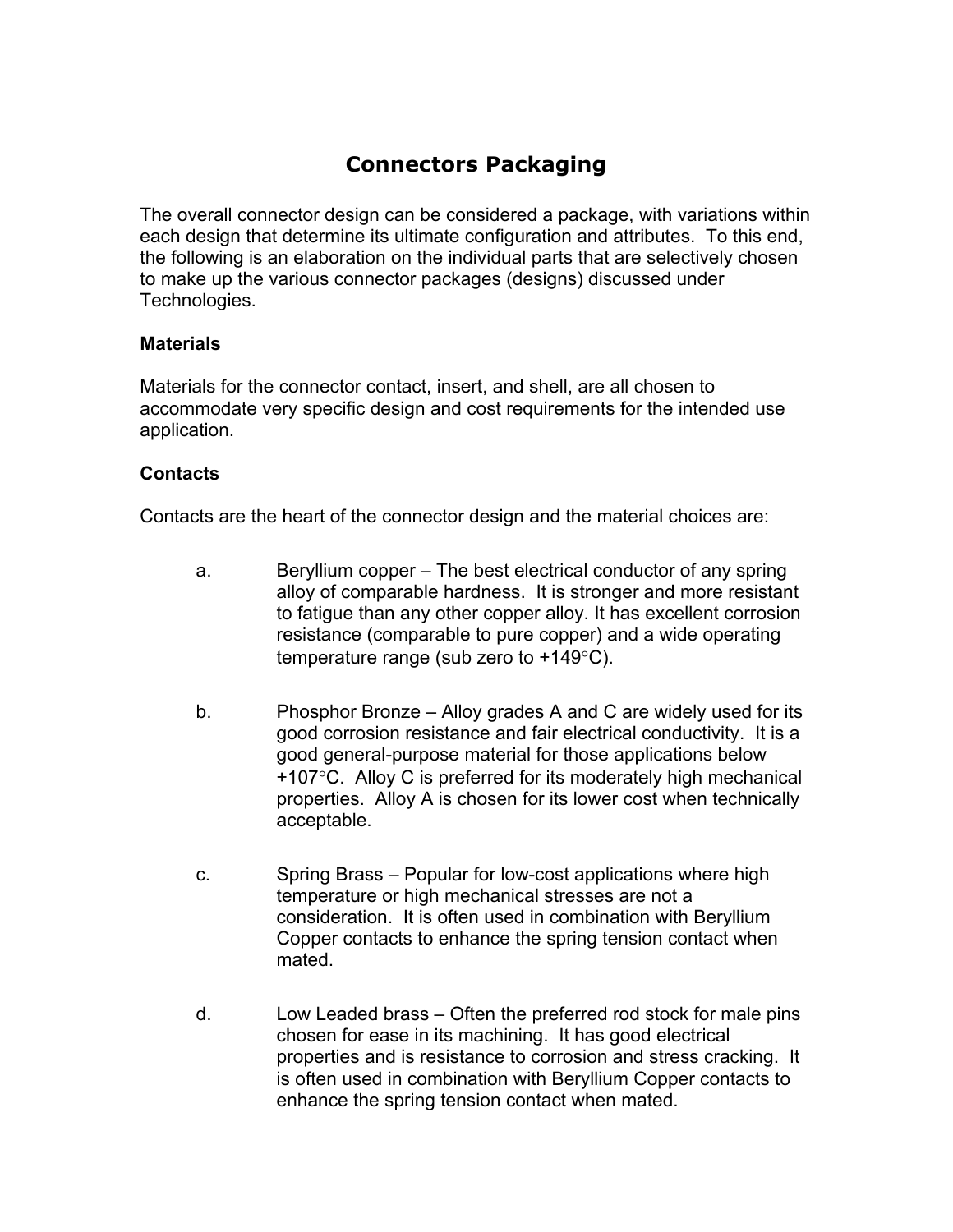#### **Inserts**

Insert material is chosen for the lowest cost per unit volume of the connector, and the shortest molding cycle, while still meeting all of the electrical, mechanical, thermal and chemical parametric requirements of the intended use application. An important consideration often overlooked is the chemical compatibility of the insert, with the cleaning agents used in the subsequent manufacturing soldering processes. MIL-M-14 is a valuable reference for severe environments and can be useful in less demanding applications. Table 1 lists some of more the popular insert materials and their recommended temperature ranges. The use of insert material beyond published ratings by the manufacturer is not recommended. For those special applications that may tolerate over-heating of materials for shorten operational life, the manufacturer should be consulted as an additional insight may be offered.

### **Shells and Associated Hardware**

Shells and associated hardware for mounting, indexing, and securing are manufactured from a limited number of materials. Shells and hoods are usually sheet or die-cast Aluminum, but sometimes cold-roll or stainless steel is used, which are often the preferred materials for locking devices, cable clamps, guide pins and jack screws. Brass is also used for guide pins and miscellaneous assembly screws.

### **Plating and Coatings**

Plating and coatings are selected for both durability and corrosion resistance, and sometimes, appearance. Connector shells are often anodized but chromate, tin, cadmium plating, and paint are also used. For appearance, a clear chromate over cadmium plating provides a bright, silver like finish. Contact plating is necessary to ensure continued acceptable conductivity as the connector ages and is repeatedly mated and disengaged. Both wear and corrosion are factors affecting the useful connector life. The plating choices are dependent on the connector design and its intended use. A common plating methology uses hard gold on the sockets and soft

| <b>Material Types</b><br>(Common Names) | Temperature Range* |
|-----------------------------------------|--------------------|
|                                         | (C)                |
| Diallyl phthalate                       | $-50$ to $+200$    |
| Ceramic                                 | $-55$ to $+590$    |
| Epoxy resin                             | $-40$ to $+157$    |
| <b>Ethylene Propylene</b>               | $-40$ to $+105$    |

Table 1. Common Insert Materials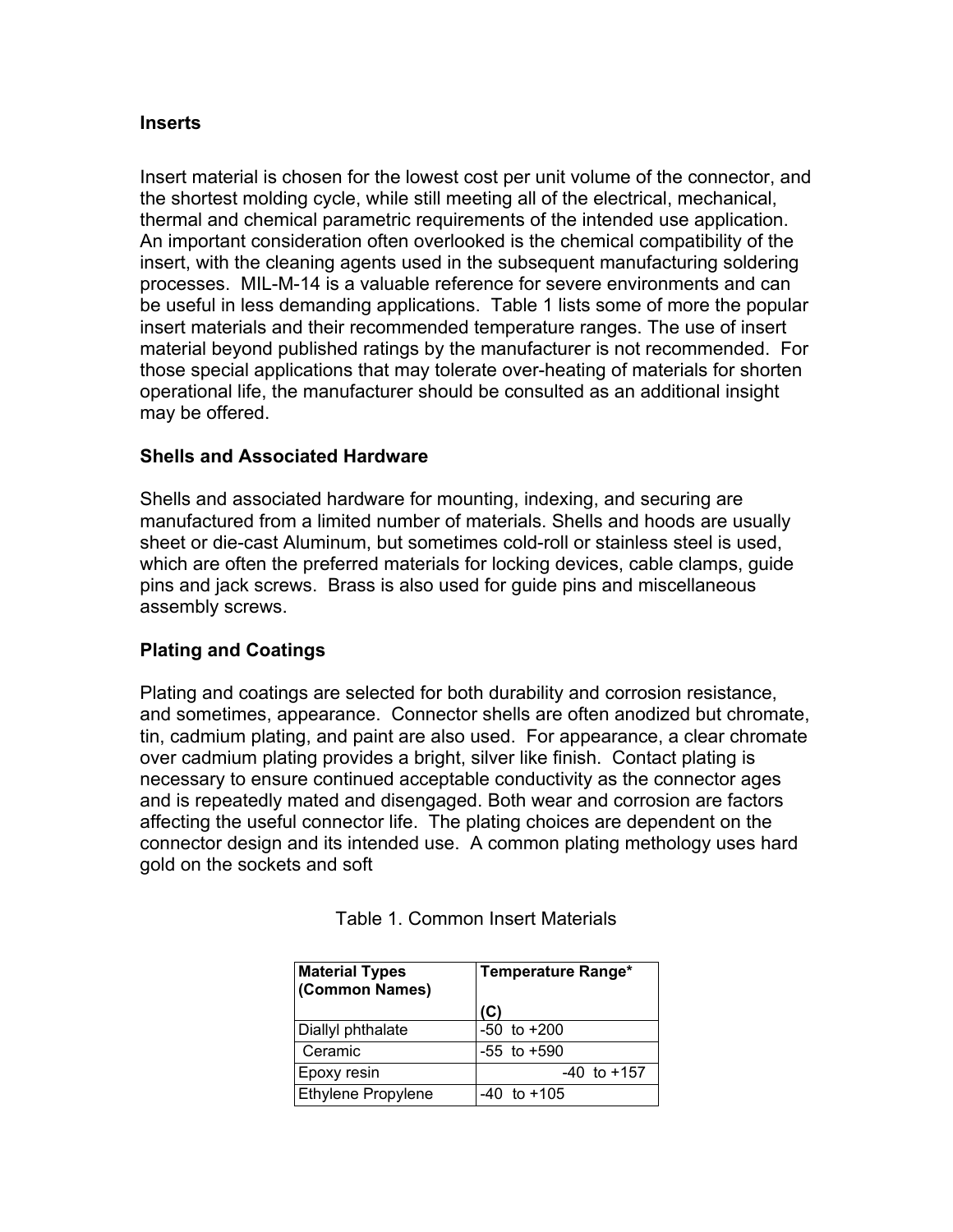| Kel-F (CTFE)         | $-55$ to $+150$ |
|----------------------|-----------------|
| Fluorosilicone       | $-55$ to $+200$ |
| Melamine             | $-55$ to $+130$ |
| Mica-filled Bakelite | $-55$ to $+150$ |
| Neoprene             | $-55$ to $+120$ |
| Nylon                | $-55$ to $+120$ |
| Polyamide            | $-40$ to $+100$ |
| Polyethylene         | -55 to +80      |
| Polyimide            | $-55$ to $+250$ |
| Polystyrene          | -55 to +85      |
| Polysulfone          | $-55$ to $+150$ |
| Rexolite             | -55 to +85      |
| Silicone rubber      | $-55$ to $+200$ |
| Teflon (FEP)         | $-55$ to $+200$ |
| Teflon (TFE)         | $-55$ to $+250$ |
| Vitreous glass       | $-55$ to $+250$ |
| Polychloroprene      | -55 to +120     |

\*NOTE: Values are based on best available data from a variety of sources. Manufacturers should be consulted for specific design applications. Also, see listing in the Connector Design and materials section for supplier names and related trade names.

gold on the pins, which provides a burnishing action as the interfaced contacts move. The under plating or flash is also important, as thin or porous gold over nickel or silver is a problem, with long time storage of contacts in high sulfur atmospheres, and/or for connectors exposed to high ambient operating temperatures (e.g. automotive under-hood). Nickel has an advantage over silver, as it does not oxidize as readily as the silver sulfides when exposed. Nickel oxide and silver sulfide is always a conductivity concern, and silver sulfide is a problem in RF applications as the sulfides that tend to form on the skin of the plating induce significant RF impedance into the circuit, especially at microwave frequencies.

### **Contact/Insert Assemblies**

Contact/insert assemblies with captive inserts and solder cups are still used, however, crimp-type insertable/removable contacts are now preferred in many applications to eliminate solder problems and to facilitate repair or changes in contact arrangement. These designs are available with variations in insertion/withdrawal techniques and contact entry configurations. Circuit board edge connectors and some blade-type contacts have a single tine that snaps against a shoulder in the molding and is easily inserted by hand and removed with a simple tool. The retention systems for pin and socket contacts and entry designs are described below.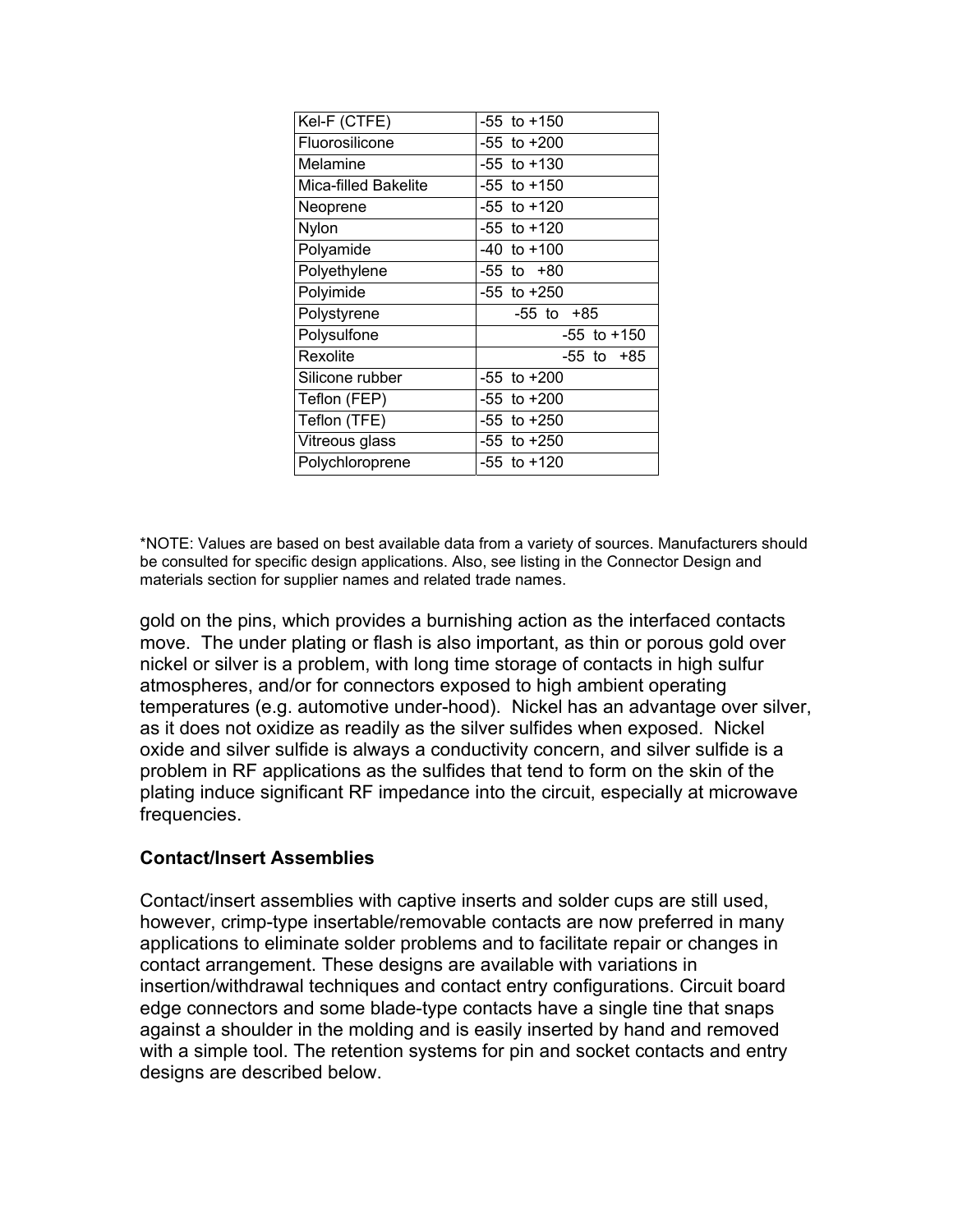## **Retention Systems**

Two popular retention systems are described in paragraph a. and b. Other retention systems are described in c and d.

a. A collar with spring tines is incorporated into the contact and when inserted, snaps against a shoulder in the insert. Insertion is accomplished by hand or with a tool, and withdrawal is done with a tool.

b. The contact is grooved and inserted into a resilient insert material, which fills the groove, and retains the contact. Simple insertion and removal tools are required.

 $c.$  REMI<sup>TM</sup> has a unique design, consisting of a metal retention sleeve, molded into the insert that accepts either male or female contacts, which snap in place with finger pressure and are removed with a tool. This feature places insertion/withdrawal stresses on the two metal pieces rather than the insert material.

d. The Little Caesar<sup>t a</sup> retention system incorporates a resilient wafer with a cone configuration that expands and then snaps back against the rear contact shoulder to hold the contacts in place. Insertion and withdrawal are from the rear using a simple tool.

## **Entry Configurations**

Entry configurations are either closed or open; each provide spring pressure ensuring continuity, by keeping the pin and socket in intimate contact. Open entry designs are more susceptible to damage of the female contact when poor alignment occurs or by insertion of a test probe. Closed entry designs reduce this possibility of damage, as they incorporate a solid ring that guides the pin into the socket. Spring pressure is accomplished either by incorporating a springloaded feature in the socket that presses against the inserted pin, or by a pin that has a slightly larger diameter than the socket, but is of a compressible configuration.

### **Crimp Connections**

Crimp connections are a cost effective and reliable method for attaching the electrical connector contacts to applicable electrical wiring. Since there is no heating at the juncture, thermal damage to the insulation or small wire/contacts is eliminated. The proper tool selection and set-up for a given style crimp of the correct size for a given wire size is imperative. When appropriate tooling is used, operator error and variations in crimp integrity is also virtually eliminated. The wrong tool, tool set-up, or size can result in over or under crimping, that will damage the wire or leave it loose. Both are unreliable connections that may